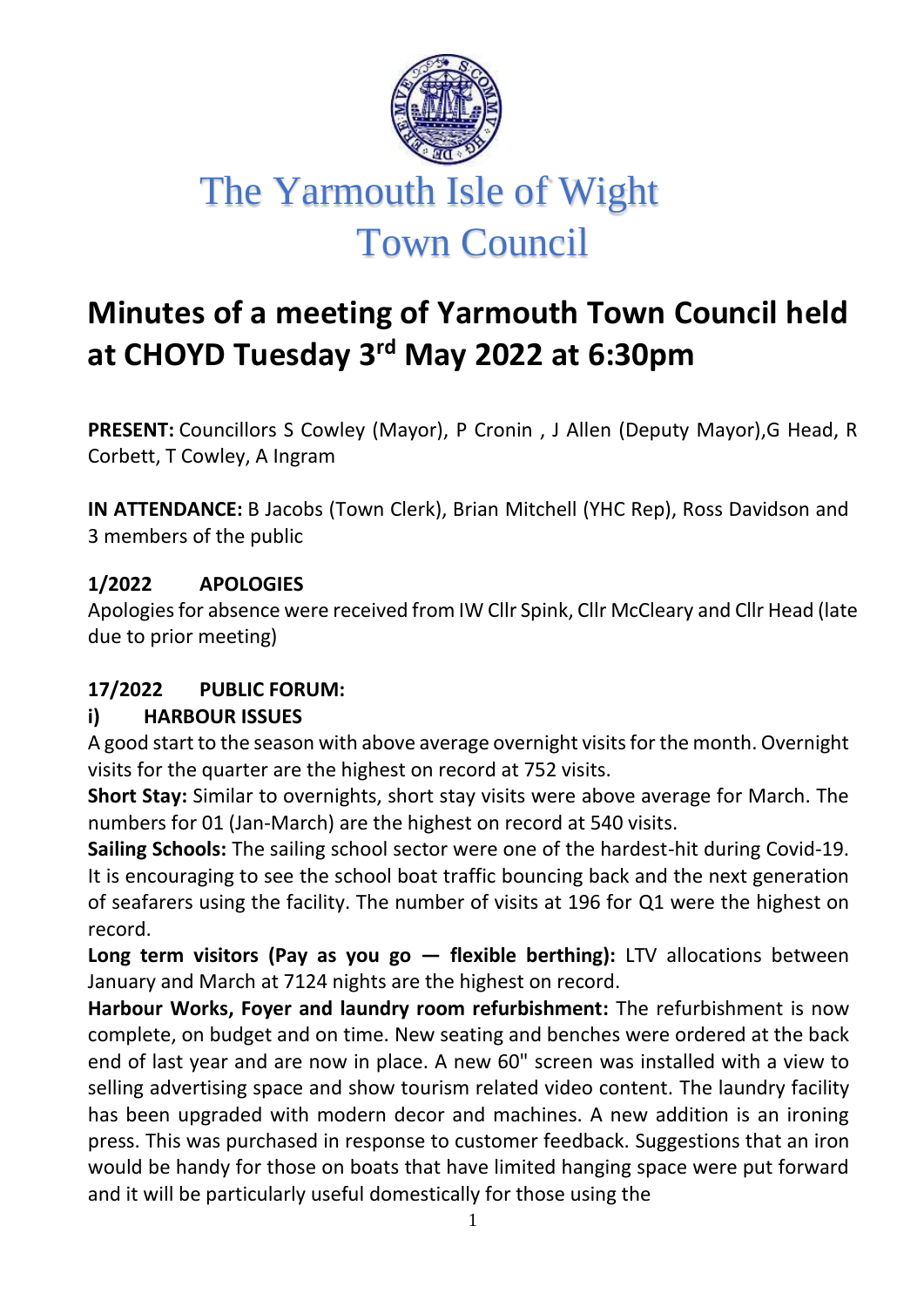commercial washer/driers for bedding. The laundry facility is also available to the general public.

**24 hr unisex toilet and shower block refurbishment:** Acorn interiors have had some setbacks due to C-19 and are behind on works to refurbish the 24 hr outside toilets and showers. Works are however, nearing completion.

**Sand Hard landing pier:** Following a routine inspection, it was identified that some of the planks that make up the board walk were in need of replacement. On closer inspection, having removed the offending planks it was clear that the rot from the boards had spread to some of the joists. A barge was required to lift the heavier timbers therefore, a decision was made to replace all the joists and the boards in their entirety as it would be false economy not to do so. The harbour had the joists in stock at our wood store. This was wood up-cycled from the refurbishment of the main pier in 2018. **Marketing and Communications:** Last month saw several projects come to fruition with the most significant being launch of our new website on 29' March.

**E-newsletter:** Louisa has been busy promoting subscription to a new Yarmouth Harbour e-newsletter mailing list and now have an encouraging 276 people signed up. We issued our first e-newsletter using the Mailchimp e-marketing platform with pleasing results. The harbour recorded an 83.4% open rate

**T-shirts:** The end of March also saw the launch of our 'Yarmouth Harbour T-Shirt Shop' using the Teemill platform from local company Rapanui. We started with six designs and have plans to increase both designs and products sold. Currently we sell T-shirts for men, women and children and tote bags.

**The Visitors Guide:** The annual 2022 YHC visitors guide is now available for collection at the Harbour office and has been distributed to various marine facilities and clubs around the Solent. 9000 have been printed. Mainland distribution includes Poole Quay Boat Haven and marina, Lymington Harbour Office, Bucklers Hard Yacht Harbour, Ocean Village Marina, Port Hamble Marina, Hamble Point Marina, Gunwharf Quays Marina, Haslar Marina

Cllr Corbett asked if the sign on Tudor House could be moved to a more visible position, and Cllr Allen agreed to do it. He also suggested that what he regarded as growing commercialism, such as badged clothing and floating holiday accommodation, was contrary to YHC 's declared policy. Brian Mitchell responded that he wasn't aware of such a policy, but will discuss this with YHC and report back to YTC.

There was some discussion about the desirability of Commissioners which it was felt led to a lively and vibrant harbour with fresh ideas. Brian Mitchell informed that Commissioners normally served a 3-year term, which could be extended, though it wasn't usual practice to extend it to the 12 years enjoyed by a recently retired Commissioner.

Mike Dory related his experience in applying for a Commissioner's role and suggested that the recent advertisement in the IW OBservor for a new Commissioner provided only 3 days in which applications could be made from the public. Brian Mitchell stated that future advertising had been discussed and will be changing but will look into the matters raised during this discussion.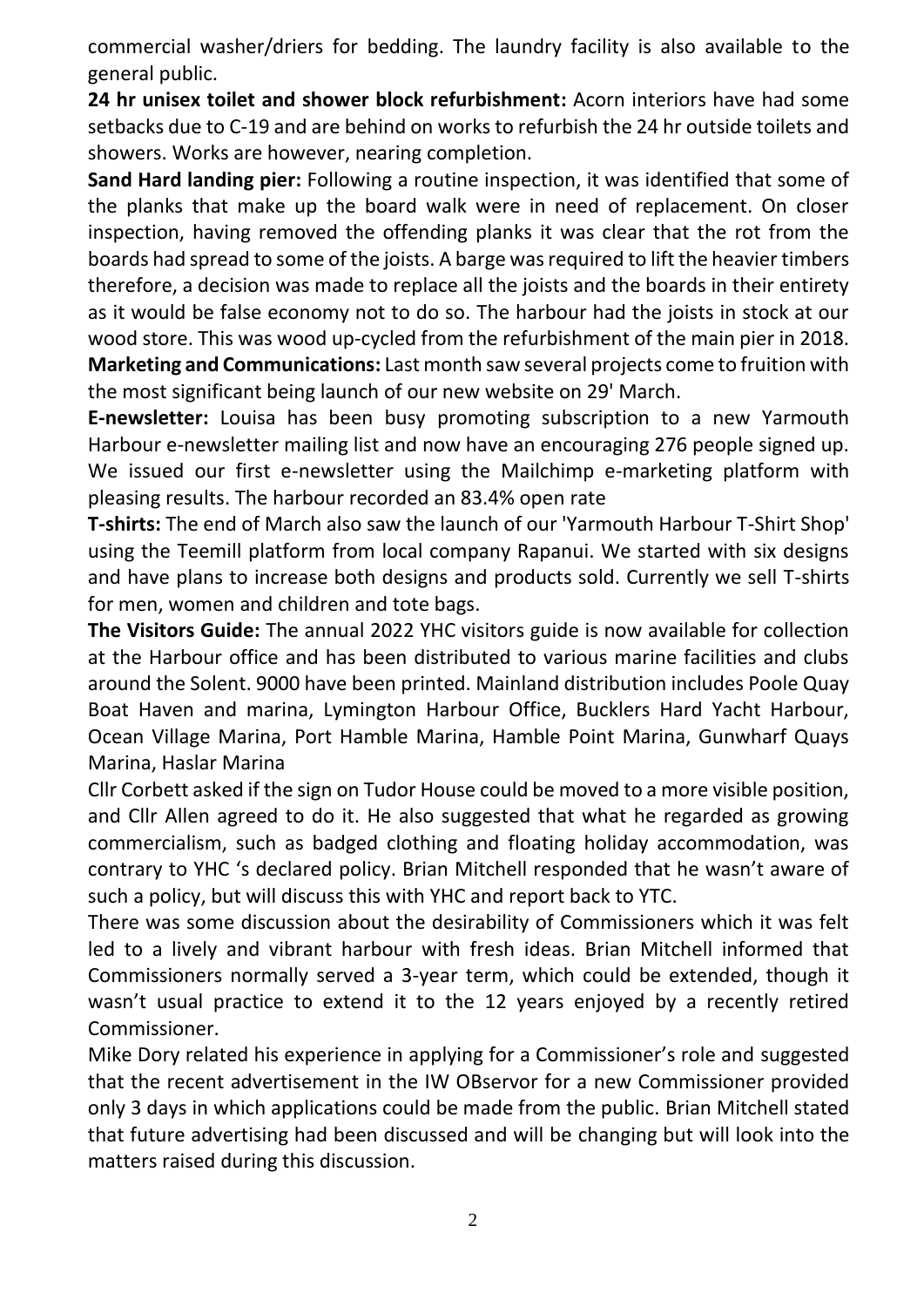Mayor Cowley asked if free use of the public slipway was still available in the Harbour, and Brian Mitchell confirmed it was, though a £5 charge did apply if using a motor vehicle.

There was some discussion about the YHC use of the Town Crest, the copyright of which is held by Yarmouth Town Trust, and Councillors agreed that the Crest should be used wherever possible. Brian Mitchell explained that YHC used its own logo but undertook to raise this issue with the Harbour Commissioner.

# **ii) YARMOUTH TOWN TRUST**

The YTT Chairman was unavailable to present a report.

# **iii) ISLE OF WIGHT COUNCILLOR'S REPORT**

IW Cllr Spink was unable to attend because of a clash with the Freshwater PC meeting, but tendered the following report by email:

*On the Freshwater Agenda is the planning application re Fort Victoria which I ought to be present for. I will then present my report and if time allows come to Yarmouth. If I am unable to attend at Yarmouth please accept my apologies.*

*1. I have yet to hear whether my application for West Bay to be determined by planning committee has been allowed.*

*2. The Draft Island Planning Strategy has been withdrawn for consideration by Cabinet and Full Council. The reason given by Cllr Fuller being that there is opposition from councillors which ought to be given further consideration. While I support the withdrawal I am concerned, given the 'tilted balance' that the Island remains vulnerable to planning applications. A motion passed by Full Council to contact other LPAs, caught in the tilted balance, with a view to lobbying the Government to suspend its application is to be activated.*

*3. As far as I am aware the application of the 'Yarmouth Deli' for a pavement licence has yet to be determined.*

# **iv) LOCAL ISSUES**

Cllr Corbett suggested a need to monitor the poor state of the pipework in the High Street.

Cllr Cronin reported storm damage to the sea wall.

Cllr Allen reported a damaged junction box at the entrance to Yarmouth Sailing Club, and asked Brian Mitchell to report this to Island Roads.

Cllr T Cowley suggested that grass cuttings at the Mount should be taken away or mulched and the Clerk was requested to arrange this.

# **v) PUBLIC QUESTION TIME**

There were no further questions from members of the public

# **18/2022 DECLARATIONS OF PERSONAL AND DISCLOSABLE PECUNIARY INTERESTS**

These had already been stated during the Annual Council Meeting.

# **19/20212 MINUTES AND CONFIRMATION OF ACTIONS**

RESOLVED: To take as read and confirm as accurate the minutes of the monthly meeting held 5/4/22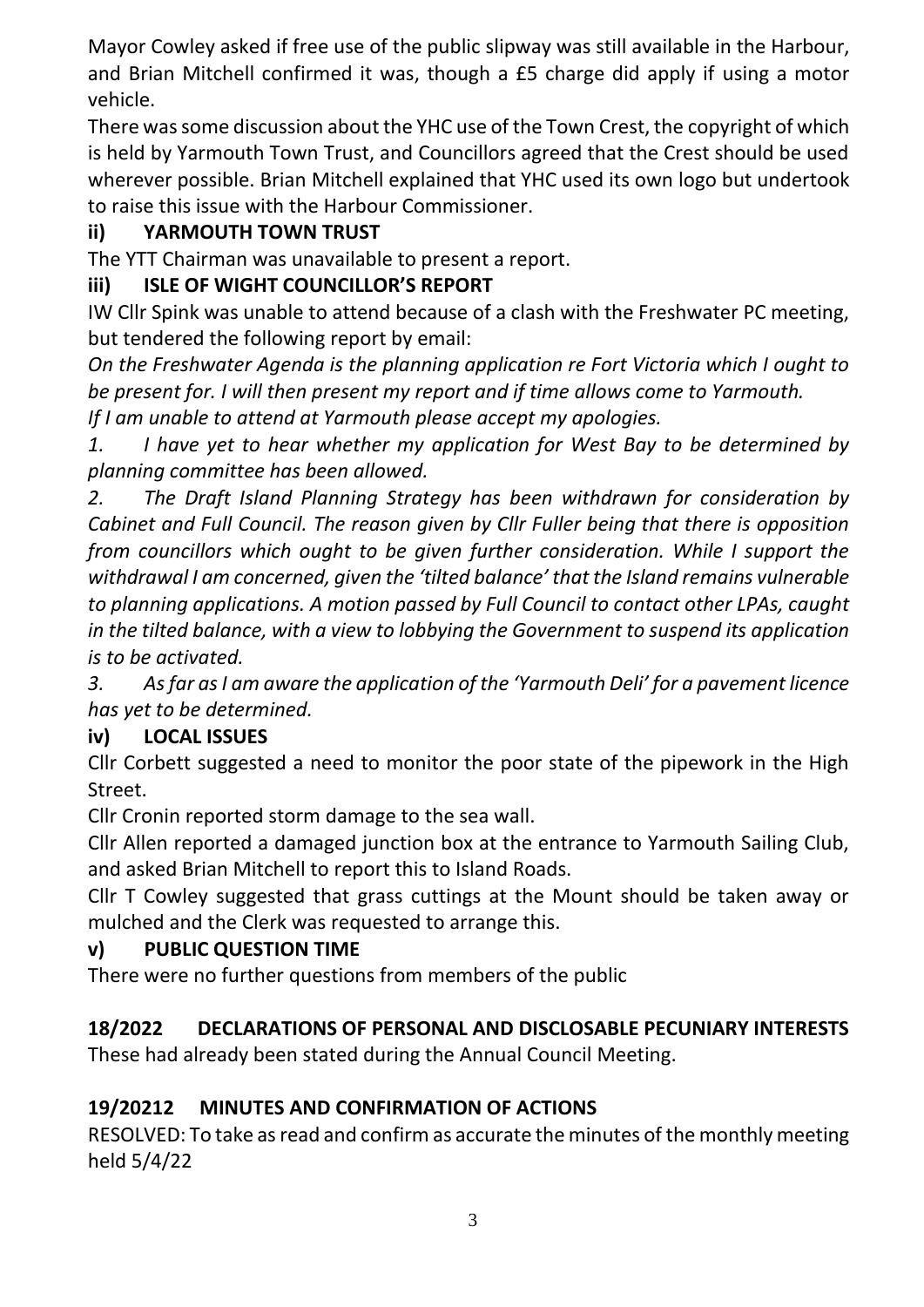| 20/2022<br><b>FINANCE</b>                                             |           |
|-----------------------------------------------------------------------|-----------|
| 20/2022.1<br><b>Payment of Accounts</b>                               |           |
| RESOLVED: To approve payment of the following accounts for May:       |           |
| <b>WWSCT</b><br>Annual grant 2022/23<br><b>BACS2230</b>               | £7,727.00 |
| 11                                                                    |           |
| <b>BACS2230</b><br><b>CHOYD</b><br>Platinum Jubilee events grant      | £400.00   |
| 12                                                                    |           |
| <b>Yarmouth Town</b><br><b>BACS2230</b><br>Annual grant Town Hall     | £350.00   |
| upkeep<br>13<br>Trust                                                 |           |
| <b>Annual Grant</b><br><b>BACS2230</b><br>Citizens Advice             | £500.00   |
| 14<br><b>Bureau</b>                                                   |           |
| <b>Charles Alexander</b><br>Water bottles<br><b>BACS2230</b>          | £1,666.50 |
| 15<br>Group                                                           |           |
| <b>BACS2230</b><br><b>Cotton Bunting</b><br><b>Bunting Jubilee</b>    | £795.00   |
| 16<br>Group                                                           |           |
| <b>Island Roads</b><br>Waste bin Play Area<br><b>BACS2230</b>         | £95.40    |
| 17                                                                    |           |
| <b>BACS2230</b><br><b>Brighstone</b><br>Cemetery                      | £399.92   |
| Landscaping<br>maintenance<br>18                                      |           |
| <b>Brighstone</b><br><b>BACS2230</b><br>Maintenance green areas       | £179.10   |
| Landscaping<br>19                                                     |           |
| <b>Brighstone</b><br><b>BACS2230</b><br><b>Boundary wrok Cemetery</b> | £114.00   |
| Landscaping<br>20                                                     |           |
| <b>Brighstone</b><br><b>BACS2230</b><br>Tree trimming The Mount       | £504.00   |
| Landscaping<br>21                                                     |           |
| <b>Brian Jacobs</b><br>Clerk's salary April<br><b>BACS2230</b>        | £842.86   |
| 22                                                                    |           |
| Internal audit<br><b>BACS2230</b><br><b>Gareth Hughes</b>             | £195.00   |
| 23<br><b>BACS2230</b>                                                 | £90.61    |
| <b>Wight Digital</b><br>Print cartridge<br>24<br>Solutions            |           |
| Saul Tiffin<br>2385<br>Mayor's Award                                  | £140.00   |
| Everflow<br>Water servises public toilets<br>DD                       | £134.40   |
| <b>HMRC</b><br>PAYE Apr<br><b>DEB</b>                                 | £255.07   |
| Office subs<br>Microsoft<br><b>DEB</b>                                | £2.76     |
| GiffGaff<br>Office telephone<br><b>DEB</b>                            | £6.00     |
| Timber for benches<br><b>RVN Building</b><br><b>DEB</b>               | £251.76   |
| <b>Supplies</b>                                                       |           |
| Post Office<br>Office post<br><b>DEB</b>                              | £6.45     |
| Clintons<br>Card re M McCleary<br><b>DEB</b>                          | £2.50     |
| Royal British<br>Plaque Queens<br><b>DEB</b>                          | £130.99   |
| Legion<br>Canopy                                                      |           |
| Canvas cash bags<br><b>DEB</b><br>Amazon                              | £13.50    |
| Hampshire Flags<br><b>DEB</b><br>Flags                                | £156.46   |

#### **20/2022.2 Bank Reconciliation**

The financial statement for 30/4/22 was agreed

#### **20/2022.3 Final Accounts 2021/22**

RESOLVED: To approve the actual spend for the previous council year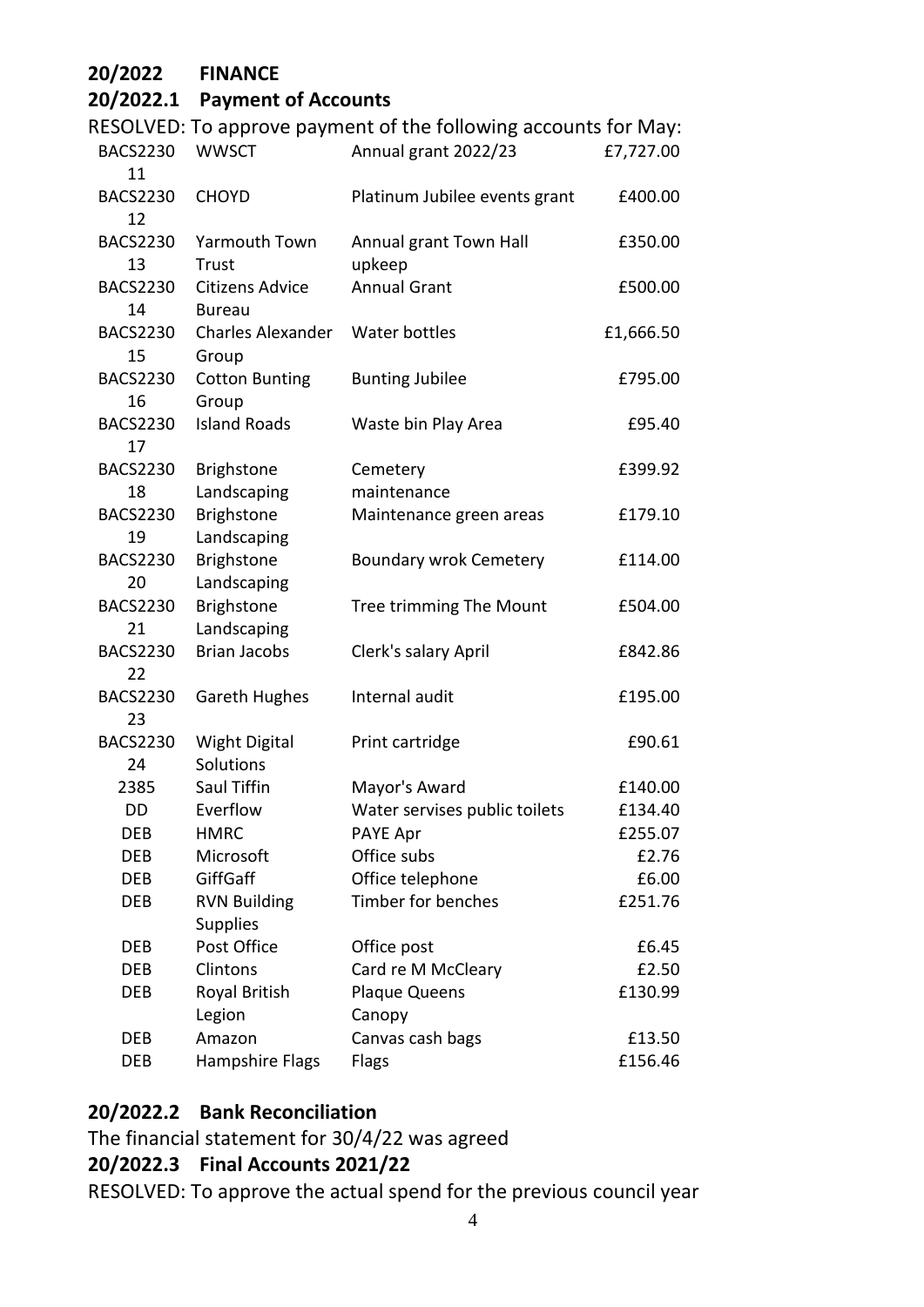# **21/2022 PLANNING ISSUES**

#### **New applications:**

| <b>Application No</b> | Location                                                                            | Proposal                                                                        | <b>Dates</b>       |
|-----------------------|-------------------------------------------------------------------------------------|---------------------------------------------------------------------------------|--------------------|
| 22/00535/HOU          | 1 Southford<br><b>Tennyson Road</b><br>Yarmouth<br>Isle Of Wight<br><b>PO41 0QN</b> | Proposed single storey rear<br>extension and associated<br>internal alterations | Tue 10 May<br>2022 |

RESOLVED: To raise the following objections to this application: Yarmouth Town Council objects to this application because the roof lights could lead to light proliferation and contravene the dark skies policy currently pursued under AONB

The following were noted:

#### **Applications approved:**

| <b>Application No</b> | Location                    | Proposal                  |
|-----------------------|-----------------------------|---------------------------|
| 21/01655/FUL          | <b>George Hotel Quay</b>    | Proposed amenity deck &   |
|                       | <b>Street Yarmouth Isle</b> | seasonal modular dock     |
|                       | Of Wight PO41 OPE           | (Revised Scheme)          |
| 22/00458/CLPUD        | <b>Tanners High Street</b>  | Lawful Development        |
|                       | Yarmouth Isle Of            | Certificate for proposed  |
|                       | Wight PO41 0PN              | outbuilding               |
| 22/00461/FUL          | Land Between Glan Y         | Demolition of existing    |
|                       | Nor And South-Lyn           | garage and storage sheds; |
|                       | <b>Tennyson Road</b>        | proposed construction of  |
|                       | Yarmouth                    | replacement boat shed     |
|                       | Isle Of Wight               |                           |

# **Street Trading Application**

**Local Government (Miscellaneous Provisions) Act 1982 Schedule 4**

# **Application for: Mobile Street Trading Consent – Cowes Fruitiful Yogurts - Island**

**Wide:** The initial consultation took place in March 2020, due to Covid it has been agreed the permit could be deferred, the trader is now requesting a six month consent commencing on the 1st May 2022.

# **22/2022 PLAY AREA EQUIPMENT AND RECREATION GROUND**

The two quotations for drainage work at the Recreation Ground were considered and Standing Orders were suspended to allow Ross Davidson to speak in support of his submission. It was the view of Councillors that a herringbone drainage pattern using